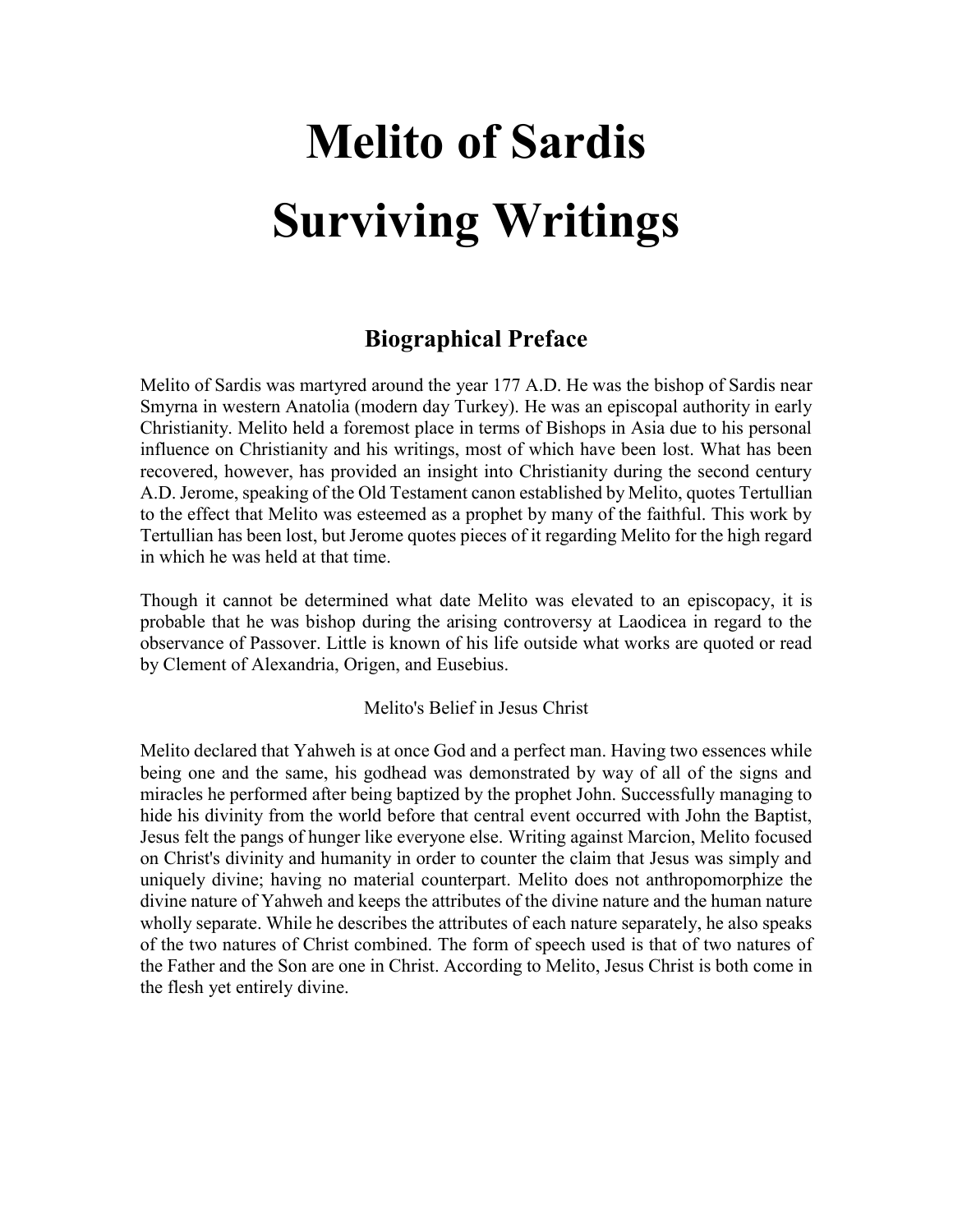# **Part One: Remnants of Discourses**

## **DISCOURSE ONE**

*A Discourse Which Was in the Presence of Antoninus Caesar, and Melito Exhorted the Said Caesar to Acquaint Himself with God, and Showed to Him the Way of Truth*

He began to speak as follows:

"It is not easy," said Melito, "speedily to bring into the right way the man who has a long time previously been held fast by error. It may, however, be effected: for, when a man turns away ever so little from error, the mention of the truth is acceptable to him. For, just as when the cloud breaks ever so little there comes fair weather, even so, when a man turns toward God, the thick cloud of error which deprived him of true vision is quickly withdrawn from before him. For error, like disease and sleep, long holds fast those who come under its influence; but truth uses the word as a goad, and smites the slumberers, and awakens them; and when they are awake they look at the truth, and also understand it: they hear, and distinguish that which is from that which is not. For there are men who call iniquity righteousness: they think, for example, that it is righteousness for a man to err with the many. But I, for my part, affirm that it is not a good excuse *for error* that a man errs with the many. For, if one man only sin, his sin is great: how much greater will be the sin when many sin *together!*

"Now, the sin of which I speak is this: when a man abandons that which really exists, and serves that which does not really exist. There 'is' that which really exists, and it is called God. He, *I say*, really exists, and by His power doth everything subsist. This being is in no sense made, nor did He ever come into being; but He has existed from eternity, and will *continue to* exist for ever and ever. He changeth not, while everything *else* changes. No eye can see Him, nor thought apprehend Him, nor language describe Him; and those who love Him speak of Him thus: 'Father, and God of Truth.'

"If, therefore, a man forsake the light, and say that there is another God, it is plain from what he himself says that it is some created thing which he calls God. For, if a man call fire God, it is not God, because it is fire; and, if a man call water God, it is not God, because it is water; and, if *he so call* this earth on which we tread, or these heavens which are seen by us, or the sun, or the moon, or some one of these stars which run their course without ceasing by *Divine* command, and do not speed along by their own will, *neither are these gods;* and, if a man call gold and silver gods, are not these objects things which we use as we please? and, if *he so call* those pieces of wood which we burn, or those stones which we break, how can these things be gods? For, 1o! they are *for* the use of man. How can `they' escape the commission of great sin, who in their speech change the great God into those things which, so long as they continue, continue by *Divine* command?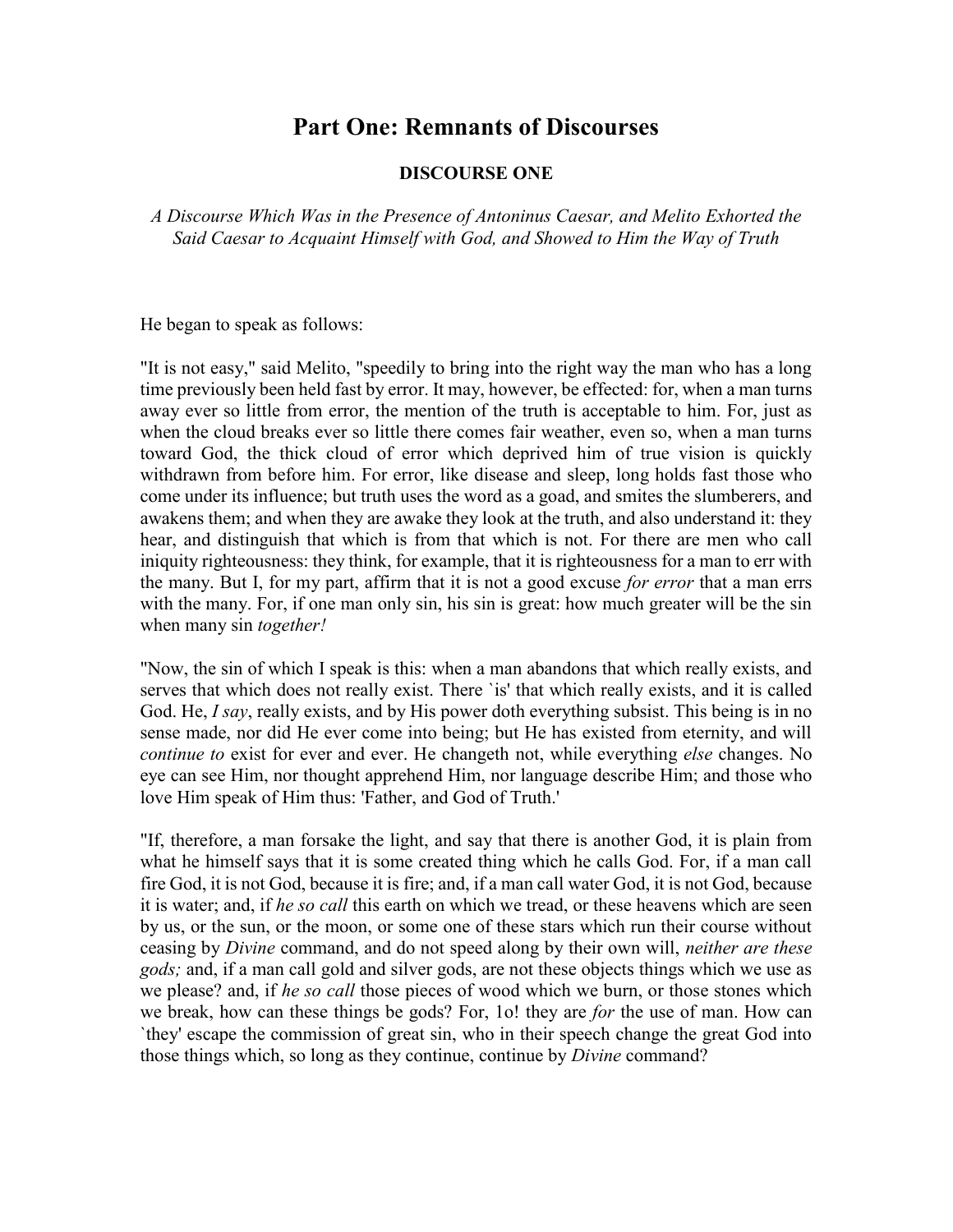"But, notwithstanding this, I say that so long as a man does not hear, and *so* does not discern or understand that there is a Lord over these creatures, he is not perhaps to be blamed: because no one finds fault with a blind man though he walk ever so badly. For, in the same manner *as the blind, so* men also, when they were seeking after God, stumbled upon stones and blocks of wood; and such of them as were rich stumbled upon gold and silver, and were prevented by their stumblings from *finding* that which they were seeking after. But, now that a voice has been heard through all the earth, *declaring* that there is a God of truth, and there has been given to every man an eye wherewith to see, those persons are without excuse who are ashamed of *incurring the censure of* their former companions in error, and yet desire to walk in the right way. For those who are ashamed to be saved must of necessity perish. I therefore counsel them to open their eyes and see: for, 1o! light is given abundantly to us all to see thereby; and if, when light has arisen upon us, any one close his eyes so as not to see, into the ditch he must go. But why is a man ashamed of *the censure of* those who have been in error along with himself? Rather does it behove him to persuade them to follow in his steps; and, if they should not be persuaded by him, *then* to disengage himself from their society. For there are some men who are unable to rise from their mother earth, and therefore also do they make them gods. from the earth their mother; and they are condemned by the judgments of truth, forasmuch as they apply the name *of Him* who is unchangeable to those objects which are subject to change, and shrink not from calling those things gods which have been made by the hands of man, and dare to make an image of God whom they have not seen.

"But I *have to* remark further, that the Sibyl also has said concerning them that it is the images of deceased kings that they worship. And this is easy to understand: for, lo! even now they worship and honour the images of those of Caesarean rank more than their former gods; for from those their former *gods* both *pecuniary* tribute and produce accrue to Caesar, as to one who is greater than they. On this account, those who despise them, and *so* cause Caesar's revenue to fall short, are put to death. But to the treasury of other kings also it is appointed how much the worshippers in various places shall pay, and how many vesselfuls of water from the sea they shall supply. Such is the wickedness of the world-of those who worship and fear that which has no sensation. Many of them, too, who are crafty, either for the sake of gain, or for vainglory, or for dominion over the multitude, both themselves worship, and incite those who are destitute of understanding to worship, that which has no sensation.

"I will further write and show, as far as my ability goes, how and for what causes images were made to kings and tyrants, and *how* they came to be regarded as gods. The people of Argos made images to Hercules, because he belonged to their city, and was strong, and by his valour slew noxious beasts, and more especially because they were afraid of him. For he was subject to no control, and carried off the wives of many: for his lust was great, like that of Zuradi the Persian, his friend. Again, the people of Acre worshipped Dionysus, a king, because he had recently planted the vine in their country. The Egyptians worshipped Joseph the Hebrew, who was called Serapis, because he supplied them with corn during the years of famine. The Athenians worshipped Athene, the daughter of Zeus, king of the island of Crete, because she built the town of Athens, and made Ericthippus her son king there, whom she had by adultery with Hephaestus, a blacksmith, son of a wife of her father.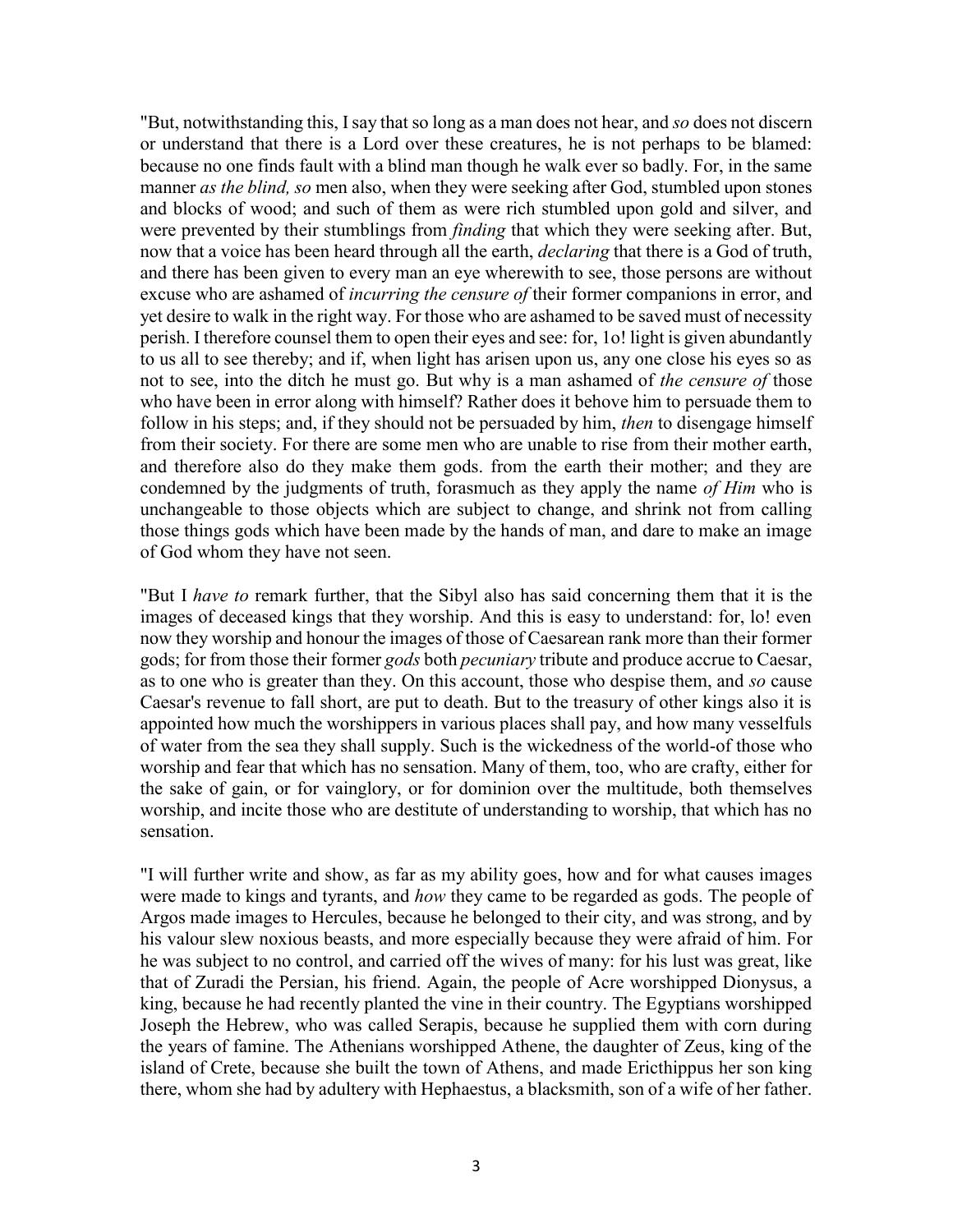She was, too, always courting the society of Hercules, because he was her brother on her father's side. For Zeus the king became enamoured of Alcmene, the wife of Electryon, who was from Argos, and committed adultery with her, and she gave birth to Hercules. The people of Phoenicia worshipped Balthi, queen of Cyprus, because she fell in love with Tamuz, son of Cuthar king of the Phoenicians, and left her own kingdom and came and dwelt in Gebal, a fortress of the Phoenicians, and at the same time made all the Cyprians subject to King Cuthar. Also, before Tamuz she had fallen in love with Ares, and committed adultery with him; and Hephaestus, her husband, caught her, and his jealousy was roused against her, and he came and killed Tamuz in Mount Lebanon, as he was hunting wild boars; and from that time Balthi remained in Gebal, and she died in the city of Aphiki, where Tamuz was buried. The Elamites worshipped Nuh, daughter of the king of Elam: when the enemy had carried her captive, her father made for her an image and a temple in Shushan, a royal residence which is in Elam. The Syrians worshipped Athi, a Hadibite, who sent the daughter of Belat, a person skilled in medicine, and she healed Simi, the daughter of Hadad king of Syria; and some time afterwards, when Hadad himself had the leprosy upon him, Athi entreated Elisha the Hebrew, and he came and healed him of his leprosy. The people of Mesopotamia also worshipped Cuthbi, a Hebrew woman, because she delivered Bakru, the paternal *king* of Edessa, from his enemies. With respect to Nebo, who is *worshipped* in Mabug, why should I write to you? For, lo! all the priests who are in Mabug know that it is the image of Orpheus, a Thracian Magus. Hadran, again, is the image of Zaradusht, a Persian Magus. For both of these Magi practised magic at a well which was in a wood in Mabug, in which was an unclean spirit, and it assaulted and disputed the passage of every one who passed by in all that country in which the town of Mabug is situated; and these Magi, in accordance with what was a mystery in their Magian system, bade Simi, the daughter of Hadad, to draw water from the sea and pour it into the well, so that the spirit should not come up and commit assault. In like manner, the rest of mankind made images to their kings and worshipped them; of which matter I will not write further.

"But thou, a *person of* liberal mind, and familiar with the truth, if thou wilt *properly* consider these matters, commune with thine own self; and, though they should clothe thee in the garb of a woman, remember that thou art a man. Believe in Him who is in reality God, and to Him lay open thy mind, and to Him commit thy soul, and He is able to give thee immortal life for ever, for everything is possible to Him; and let all other things be esteemed by thee just as they are-images as images, and sculptures as sculptures; and let not that which is only made be put by thee in the place of Him who is not made, but let Him, the ever-living God, be constantly present to thy mind. For thy mind itself is His likeness: for it too is invisible and impalpable, and not to be represented by any form, yet by its will is the whole bodily frame moved. Know, therefore, that, if thou constantly serve Him who is immoveable, even He exists for ever, so thou also, when thou shalt have put off this *body*, which is visible and corruptible, shall stand before Him for ever, endowed with life and knowledge, and thy works shall be to thee wealth inexhaustible and possessions unfailing. And know that the chief of thy good works is this: that thou know God, and serve Him. Know, too, that He asketh not anything of thee: He needeth not anything.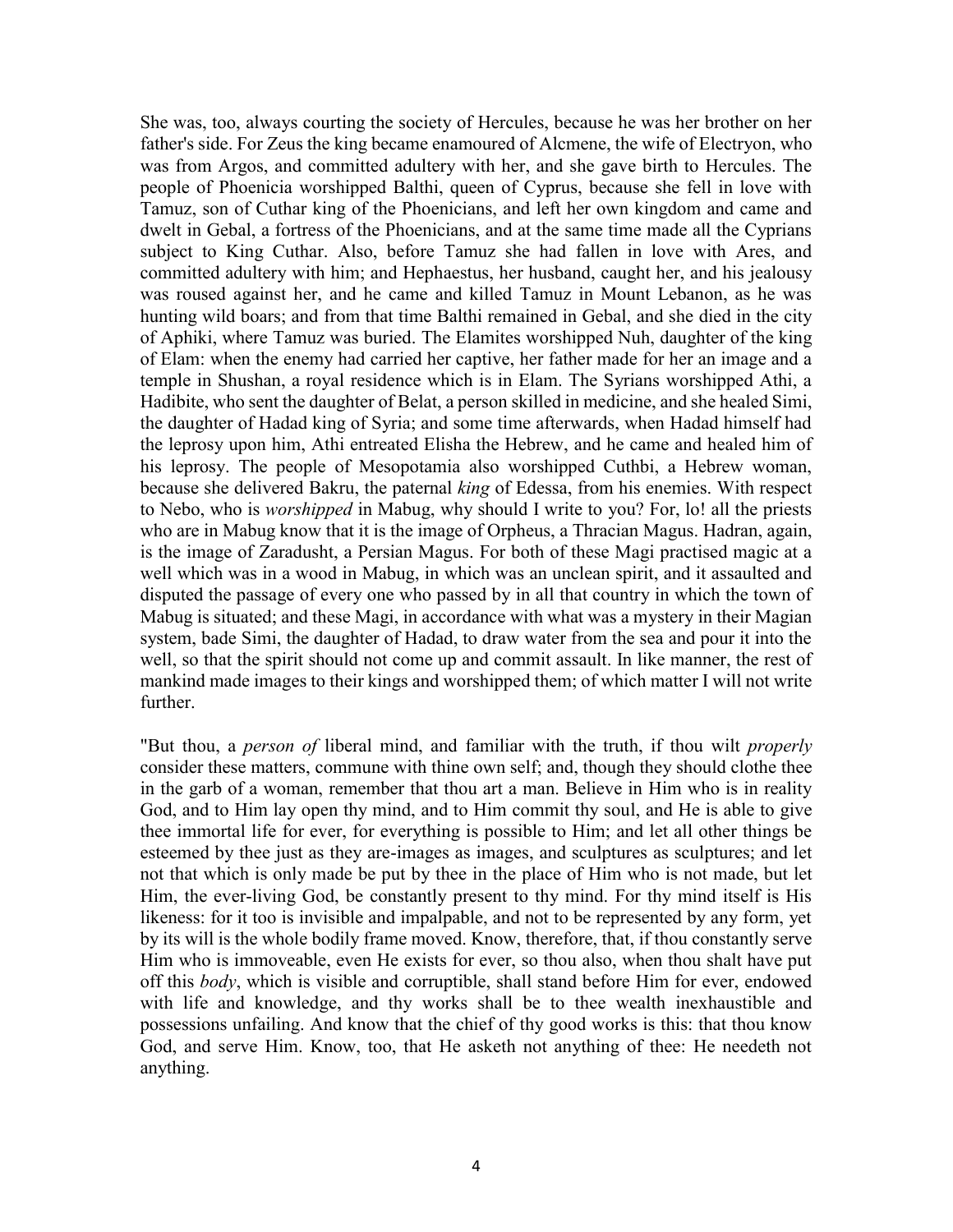"Who is this God? He who is Himself truth, and His word truth. And what is truth? That which is not fashioned, nor made, nor represented by art: that is, which has never been brought into existence, and is *on that account* called truth. If, therefore, a man worship that which is made with hands, it is not the truth that he worships, nor yet the word of truth.

"I have very much to say on this subject; but I feel ashamed for those who do not understand that they are superior to the work of their own hands, nor perceive how they give gold to the artists that they may make for them gods, and give them silver for their adornment and honour, and move their riches about from place to place, and *then* worship them. And what infamy can be greater than this, that a man should worship his riches, and forsake Him who bestowed those riches upon him? and that he should revile man, yet worship the image of man; and slay a beast, yet worship the likeness of a beast? This also is evident, that it is the workmanship of their fellowmen that they worship: for they do not worship the treasures while they are laid by in the bag, but when the artists have fashioned images out of them they worship them; neither do they worship the gold or the silver considered as property, but when the gravers have sculptured them then they worship them. Senseless man to what addition has been made to thy gold, that now thou worshippest it? If it is because it has been made to resemble a winged animal, why dost thou not worship the winged animal *itself?* And if because it has been made like a beast of prey, lo! the beast of prey itself is before thee. And if it is the workmanship itself that pleases thee, let the workmanship of God please thee, who made all things, and in His own likeness made the workmen, who strive to do like Him, but resemble Him not.

"But perhaps thou wilt say: How is it that God did not so make me that I should serve Him, and not images? In speaking thus, thou art seeking to become an idle instrument, and not a living man. For God made thee as perfect as it seemed good to Him. He has given thee a mind endowed with freedom; He has set before thee objects in great number, that thou on thy part mayest distinguish *the nature of* each thing and choose for thyself that which is good; He has set before thee the heavens, and placed in them the stars; He has set before thee the sun and the moon, and they too every day run their course therein; He has set before thee the multitude of waters, and restrained them by His word; He has set before thee the wide earth, which remains at rest, and continues before thee without variation: yet, lest thou shouldst suppose that of its own nature it *so* continues, He makes it also to quake when He pleaseth; He has set before thee the clouds, which by *His* command bring water from above and satisfy the earth-that from hence thou mayest understand that He who puts these things in motion is superior to them all, and mayest accept *thankfully* the goodness of Him who has given thee a mind whereby to distinguish these things from one another.

"Wherefore I counsel thee to know thyself, and to know God. For understand how that there is within thee that which is called the soul-by it the eye seeth, by it the ear heareth, by it the mouth speaketh; and how it makes use of the whole body; and *how*, whenever He pleaseth to remove the soul from the body, this falleth *to decay* and perisheth. From this, therefore, which exists within thyself and is invisible, understand how God also moveth the whole by His power, like the body; and that, whenever it pleases Him to withdraw His power, the whole world also, like the body, will fall *to decay* and perish.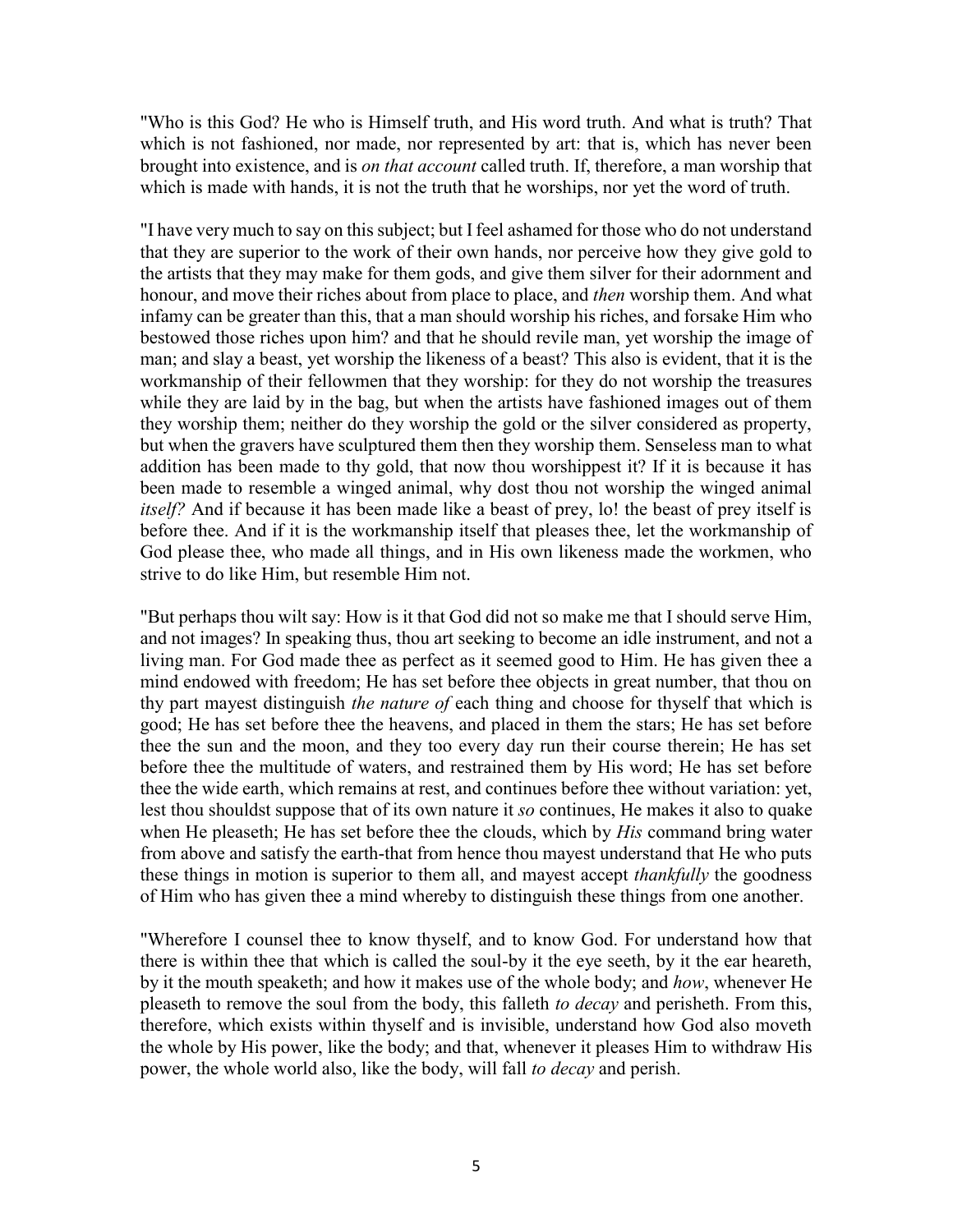"But why this world was made, and why it passes away, and why the body exists, and why it falls *to decay*, and why it continues, thou canst not know until thou hast raised thy head from this sleep in which thou art sunk, and hast opened thine eyes and seen that God is One, the Lord of all, and hast come to serve Him with all thy heart. Then will He grant thee to know His will: for every one that is severed from the knowledge of the living God is dead and buried *even while* in his body. Therefore *is it that* thou dost wallow on the ground before demons and shadows, and askest vain petitions from that which has not anything to give. But thou, stand thou up from among those who are lying on the earth and caressing stones, and giving their substance as food for the fire, and offering their raiment to idols, and; while *themselves* possessed of senses, are bent on serving that which has no sensation; and offer thou for thy imperishable soul petitions *far that* which decayeth not, to God who suffers no decay-and thy freedom will be at once apparent; and be thou careful of it, and give thanks to God who made thee, and gave thee the mind of the free, that thou mightest shape thy conduct even as thou wilt. He hath set before thee all these things, and showeth thee that, if thou follow after evil, thou shall be condemned for thy evil deeds; but that, if after goodness, thou shall receive from Him abundant good, together with immortal life for ever.

"There is, therefore, nothing to hinder thee from changing thy evil manner of life, because thou art a free man; or from seeking and finding out who is the Lord of all; or from serving Him with all thy heart: because with Him there is no reluctance to give the knowledge of Himself to those that seek it, according to the measure of their capacity to know Him.

"Let it be thy first care not to deceive thyself. For, if thou sayest of that which is not God: This is God, thou deceivest thyself, and sinnest before the God of truth. Thou fool I is that God which is *bought and sold?* Is that God which is in want? Is that God which must be watched over? How buyest thou him as a slave, and servest him as a master? How askest thou of him, as of one that is rich, to give to thee, and thyself givest to him as to one that is poor? How dost thou expect of him that he will make thee victorious in battle? for, lo! when thy enemies have conquered thee, they strip him likewise.

"Perhaps one who is a king may say: I cannot behave myself aright, because I am a king; it becomes me to do the will of the many. He who speaks thus really deserves to be laughed at: for why should not the king himself lead the way to all good things, and persuade the people under his rule to behave with purity, and to know God in truth, and in his own person set before them the patterns of all things excellent-since thus it becomes him to do? For it is a shameful thing that a king, however badly he may conduct himself, should *yet* judge and condemn those who do amiss.

"My opinion is this: that in `this' way a kingdom may be governed in peace-when the sovereign is acquainted with the God of truth, and is withheld by fear of Him from doing wrong to those who are his subjects, and judges everything with equity, as one who knows that he himself also will be judged before God; while, at the same time, those who are under his rule are withheld by the fear of God from doing wrong to their sovereign, and are restrained by *the same* fear from doing wrong to one another. By this knowledge of God and fear of Him all evil may be removed from the realm. For, if the sovereign abstain from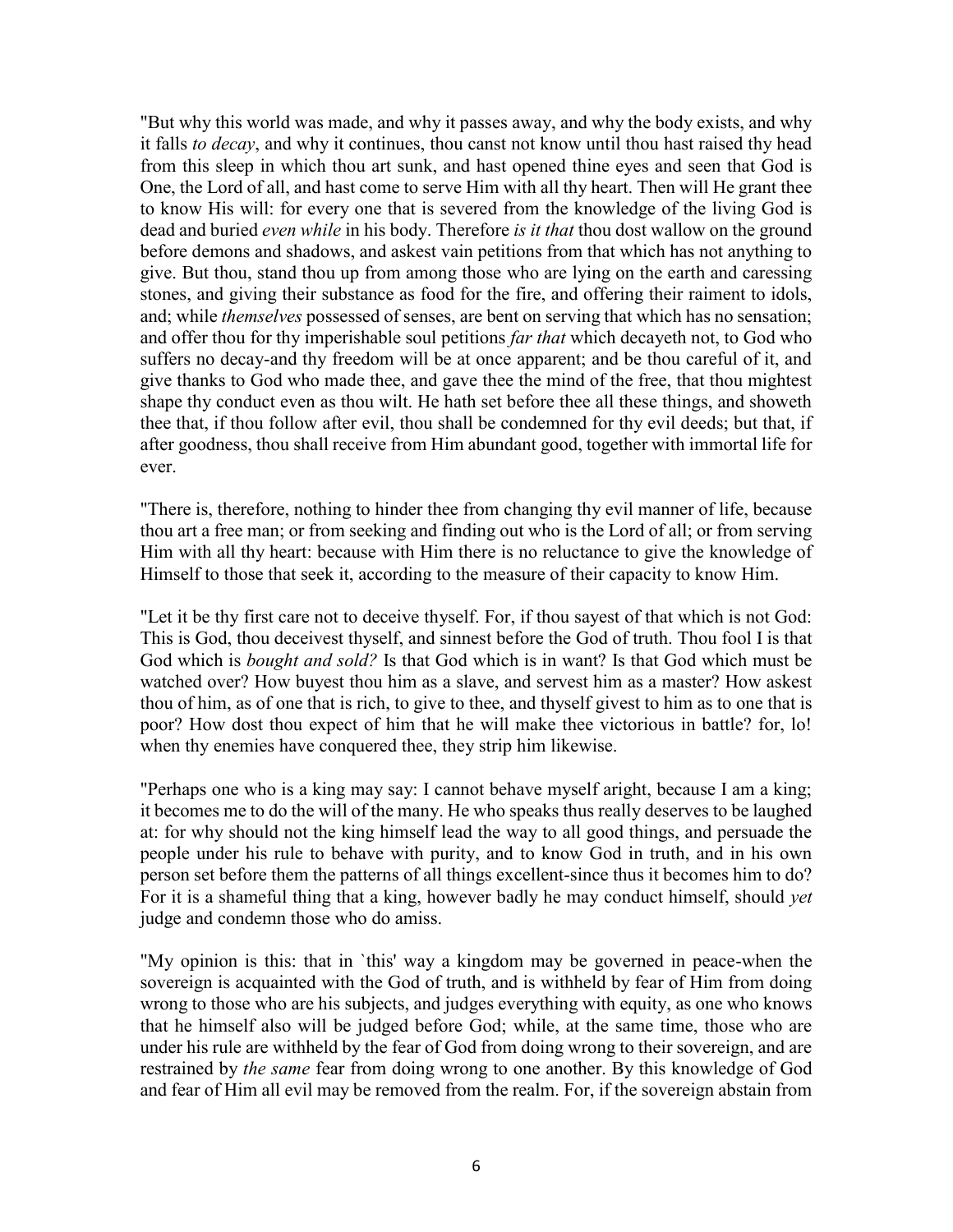doing wrong to those who are under his rule, and they abstain from doing wrong to him and to each other, it is evident that the whole country will dwell in peace. Many blessings, too, will be *enjoyed* there, because amongst them all the name of God will be glorified. For what blessing is greater than this, that a sovereign should deliver the people that are under his rule from error, and by this good deed render himself pleasing to God? For from error arise all those evils *from which kingdoms suffer;* but the greatest of all errors is this: when a man is ignorant of God, and in God's stead worships that which is not God.

"There are, however, persons who say: It is for the honour of God that we make the image: in order, that is, that we may worship the God who is concealed from our view. But they are unaware that God is in every country, and in every place, and is never absent, and that there is not anything done and He knoweth it not. Yet thou, despicable man! within whom He is, and without whom He is, and above whom He is, hast nevertheless gone and bought thee wood from the carpenter's, and it is carved and made into an image insulting to God. To this thou offerest sacrifice, and knowest not that the all-seeing eye seeth thee, and that the word of truth reproves thee, and says to thee: How can the unseen God be sculptured? Nay, it is the likeness of thyself that thou makest and worshippest. Because the wood has been sculptured, hast thou not the insight to perceive that it is *still* wood, or *that the stone* is *still* stone? The gold also the workman taketh according to its weight in the balance. And when thou hast had it made into an image, why dose thou weigh it? Therefore thou art a lover of gold, and not a lover of God. And art thou not ashamed, perchance it be deficient, to demand of the maker of it why he has stolen some of it? Though thou hast eyes, dose thou not see? And though thou hast intelligence, dose thou not understand? Why dose thou wallow on the ground, and offer supplication to things which are without sense? Fear Him who shaketh the earth, and maketh the heavens to revolve, and smiteth the sea, and removeth the mountain from its place-Him who can make Himself like a fire, and consume all things; and, if thou be not able to clear thyself of guilt, yet add not to thy sins; and, if thou be not able to know God, yet doubt not that He exists.

"Again, there are persons who say: Whatsoever our fathers have bequeathed to us, *that* we reverence. Therefore, of course, it is, that those whose fathers have bequeathed them poverty strive to become rich! and those whose fathers did not instruct them, desire to be instructed, and to learn that which their fathers knew not! And why, forsooth, do the children of the blind see, and the children of the lame walk? Nay, it is not well for a man to follow *his* predecessors, *if they be* those whose course was evil; but *rather* that we should turn from that path of theirs, lest that which befell *our* predecessors should bring disaster upon us also. Wherefore, inquire whether thy father's course was good: and, *if so*, do thou also follow in his steps; but, if thy father's course was very evil, let thine be good, and so let it be with thy children after thee. Be grieved also for thy father because his course is evil, so long as thy grief may avail to help him. But, as for thy children, speak to them thus: There is a God, the Father of all, who never came into being, neither was ever made, and by whose will all things subsist. He also made the luminaries, that His works may see one another; and He conceals Himself in His power from all His works: for it is not permitted to any being subject to change to see Him who changes not. But such as are mindful *of His words*, and are admitted into that covenant which is unchangeable, `they' see God-so far as it is possible for them to see Him. These also will have power to escape destruction, when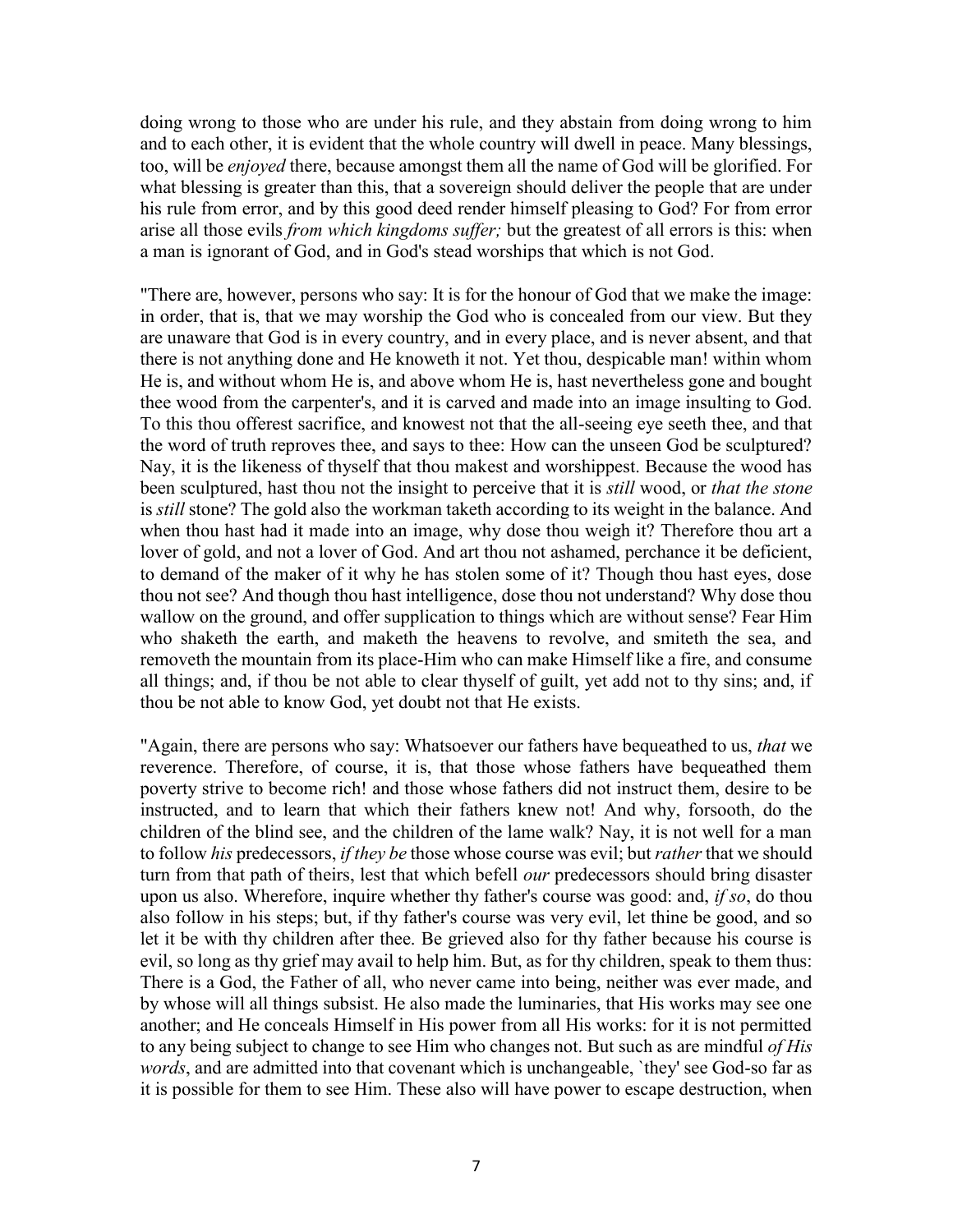the flood of fire comes upon all the world. For there was once a flood and a wind, and the great men were swept away by a violent blast from the north, but the just were left, for a demonstration of the truth. Again, at another time there was a flood of water, and all men and animals perished in the multitude of waters, but the just were preserved in an ark of wood by the command of God. So also will it be at the last time: there shall be a flood of fire, and the earth shall be burnt up, together with its mountains; and mankind shall be burnt up, along with the idols which they have made, and the carved images which they have worshipped; and the sea shall be burnt up, together with its islands; but the just shall be preserved from wrath, like as *were* their fellows of the ark from the waters of the deluge. And then shall those who have not known God, and those who have made them idols, bemoan themselves, when they shall see those idols of theirs being burnt up, together with themselves, and nothing shall be found to help them.

"When thou, Antoninus Caesar, shall become acquainted with these things, and thy children also with thee, *then* wilt thou bequeath to them an inheritance for ever which fadeth not away, and thou wilt deliver thy soul, and the souls of thy children also, from that which shall come. upon the whole earth in the judgment of truth *and* of righteousness. For, according as thou hast acknowledged Him here, *so* will He acknowledge thee there; and, if thou account Him here superfluous, He will not account thee one of those who have known Him and confessed Him.

"These *may* suffice thy Majesty; and, if they be *too* many, yet deign to accept them." *Here* endeth Melito.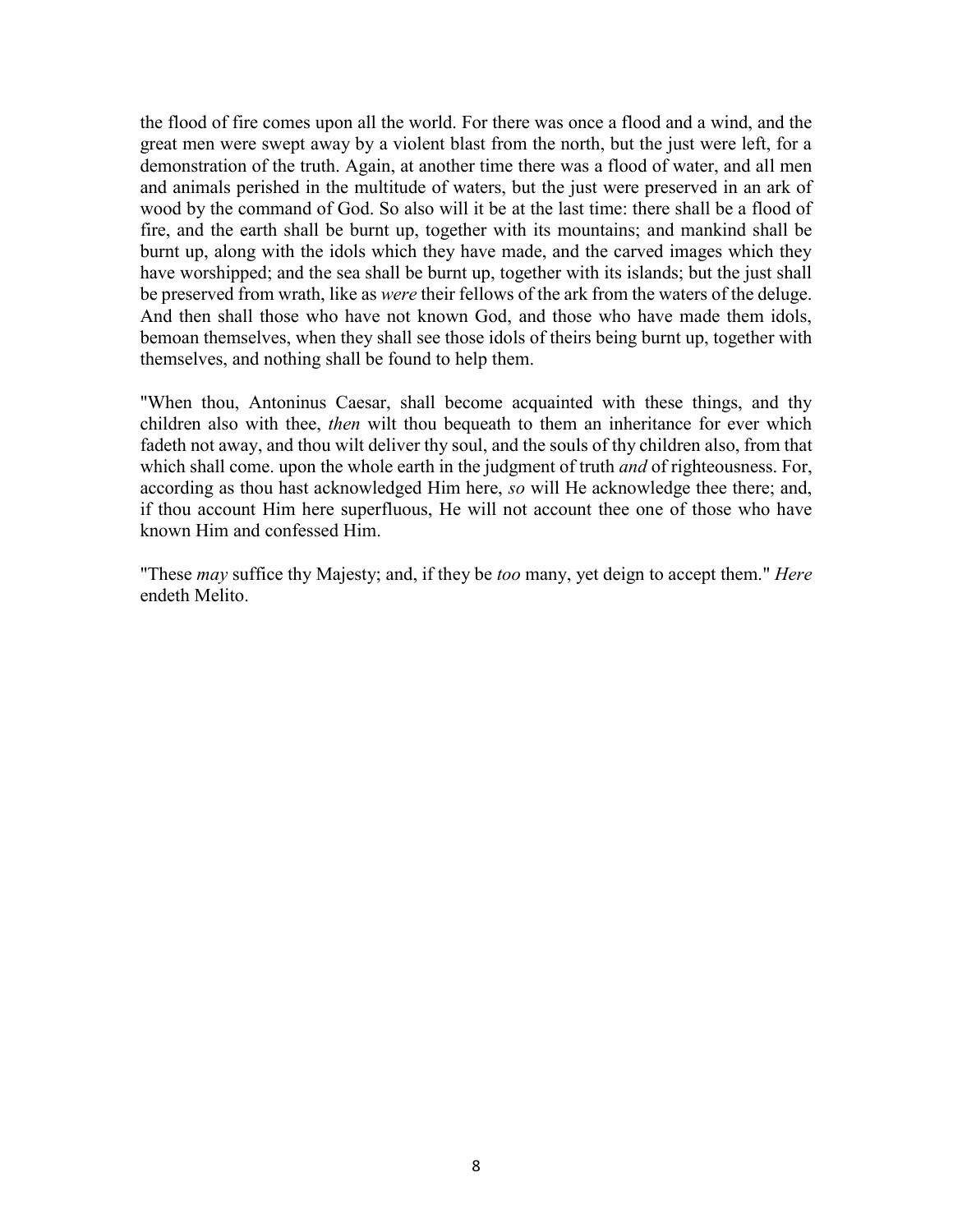#### **DISCOURSE TWO**

#### *From the Discourse on Soul and Body*

For this reason did the Father send His Son from heaven without a bodily form, that, when He should put on a body by means of the Virgin's womb, and be born man, He might save man, and gather together those members of His which death had scattered when he divided man.

*And further on:* The earth shook, and its foundations trembled; the sun fled away, and the elements turned back, and the day was changed *into night:* for they could not endure *the sight of* their Lord hanging on a tree. The *whole* creation was amazed, marvelling and saying, "What new mystery, then, is this? The Judge is judged, and holds his peace; the Invisible One is seen, and is not ashamed; the Incomprehensible is laid hold upon, and is not indignant; the Illimitable is circumscribed, and doth not resist; the Impossible suffereth, and doth not avenge; the Immortal dieth, and answereth not a word; the Celestial is laid in the grave, and endureth! What new mystery is this? "The *whole* creation, I *say*, was astonished; but, when our Lord arose from the place of the dead, and trampled death under foot, and bound the strong one, and set man free, then did the whole creation see clearly that for man's sake the Judge was condemned, and the Invisible was seen, and the Illimitable was circumscribed, and the Impassible suffered, and the Immortal died, and the Celestial was laid in the gave. For our Lord, when He was born man, was condemned in order that He might Show mercy, was bound in order that He might loose, was seized in order that He might release, suffered in order that He might feel compassion, died in order that He might give life, was laid in the grave that He might raise *from the dead*.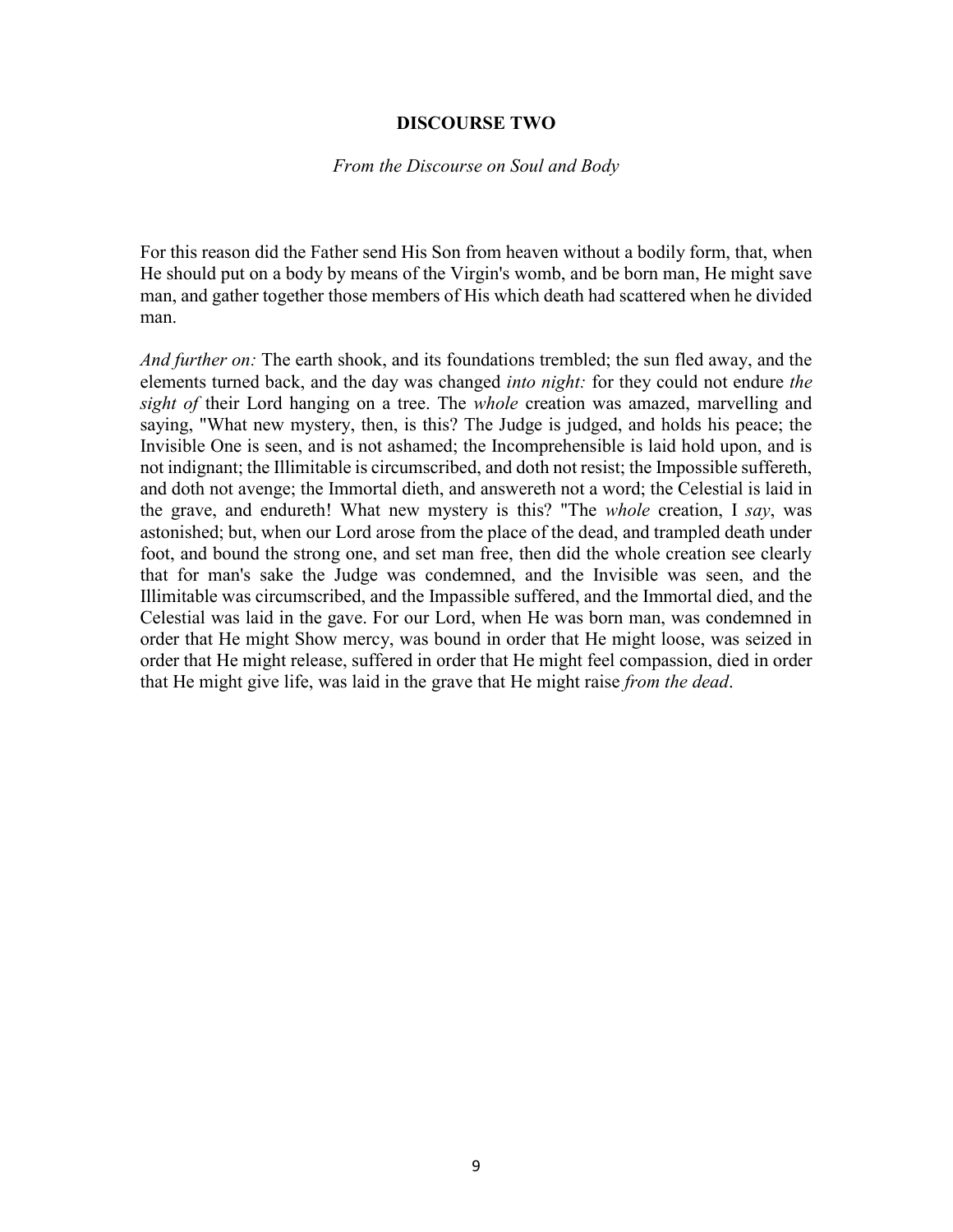### **DISCOURSE THREE**

#### *From the Discourse on the Cross*

On these accounts He came to us; on these accounts, though He was incorporeal, He formed for Himself a body after our fashion, -appearing as a sheep, yet still remaining the Shepherd; being esteemed a servant, yet not renouncing the Sonship; being carried *in the womb* of Mary, yet arrayed in *the nature of* His Father; treading upon the earth, yet filling heaven; appearing as an infant, yet not discarding the eternity of His nature; being invested with a body, yet not circumscribing the unmixed simplicity of His Godhead; being esteemed poor, yet not divested of His riches; needing sustenance inasmuch as He was man, yet not ceasing to feed the entire world inasmuch as He is God; putting on the likeness of a servant, yet not impairing the likeness of His Father. He sustained every character *belonging to Him* in an immutable nature: He was standing before Pilate, and *at the same time* was sitting with His Father; He was nailed upon the tree, and *yet* was the Lord of all things.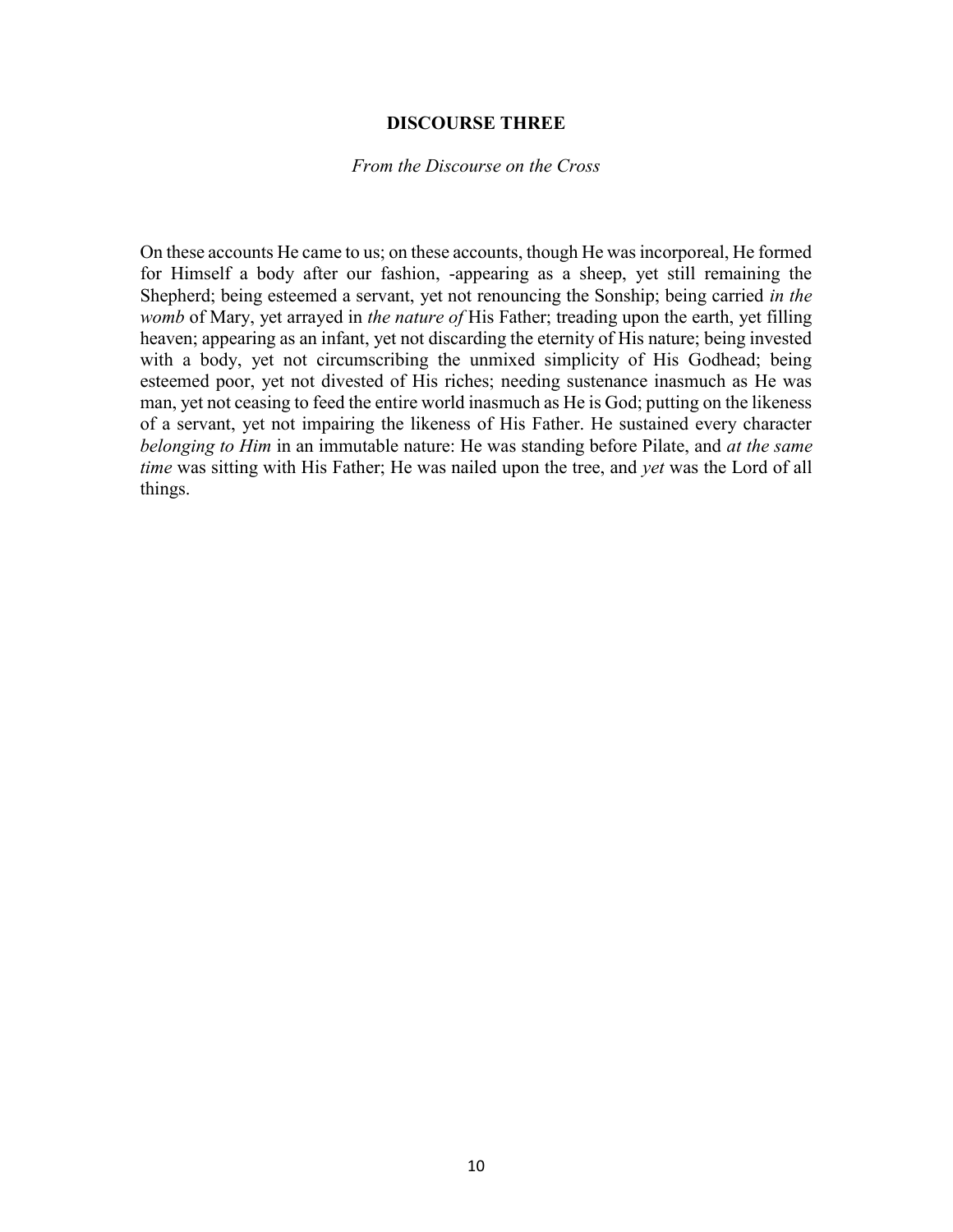#### **DISCOURSE FOUR**

#### *On Faith*

We have collected together *extracts* from the Law and the Prophets relating to those things which have Been declared concerning our Lord Jesus Christ, that we may prove to your love that this *Being* is perfect reason, the Word of God; He who was begotten before the light; He who is Creator together with the Father; He who is the Fashioner of man; He who is all in all; He who among the patriarchs is Patriarch; He who in the law is the Law; among the priests, Chief Priest; among kings, the Ruler; among prophets, the Prophet; among the angels, Archangel; in the voice *of the preacher*, the Word; among spirits, the Spirit; in the Father, the Son; in God, God; King for ever and ever. For this is He who was pilot to Noah; He who was guide to Abraham; He who was bound with Isaac; He who was in exile with Jacob; He who was sold with Joseph; He who was captain of the host with Moses; He who was the divider of the inheritance with Jesus the son of Nun; He who in David and the prophets announced His own sufferings; He who put on a bodily form in the Virgin; He who was born in Bethlehem; He who was wrapped in swaddling-clothes in the manger; He who was seen by the shepherds; He who was glorified by the angels; He who was worshipped by the Magi; He who was pointed out by John; He who gathered together the apostles; He who preached the kingdom; He who cured the lame; He who gave light to the blind; He who raised the dead; He who appeared in the temple; He who was not believed on by the people; He who was betrayed by Judas; He who was apprehended by the priests; He who was condemned by Pilate; He who was pierced in the flesh; He who was hanged on the tree; He who was buried in the earth; He who rose from the place of the dead; He who appeared to the apostles; He who was carried up to heaven; He who is seated at the right hand of the Father; He who is the repose of those that are departed; the recoverer of those that are lost; the light of those that are in darkness; the deliverer of those that are captive; the guide of those that go astray; the asylum of the afflicted; the bridegroom of the Church; the charioteer of the cherubim; the captain of the angels; God who is from God; the Son who is from the Father; Jesus Christ the King for evermore. Amen.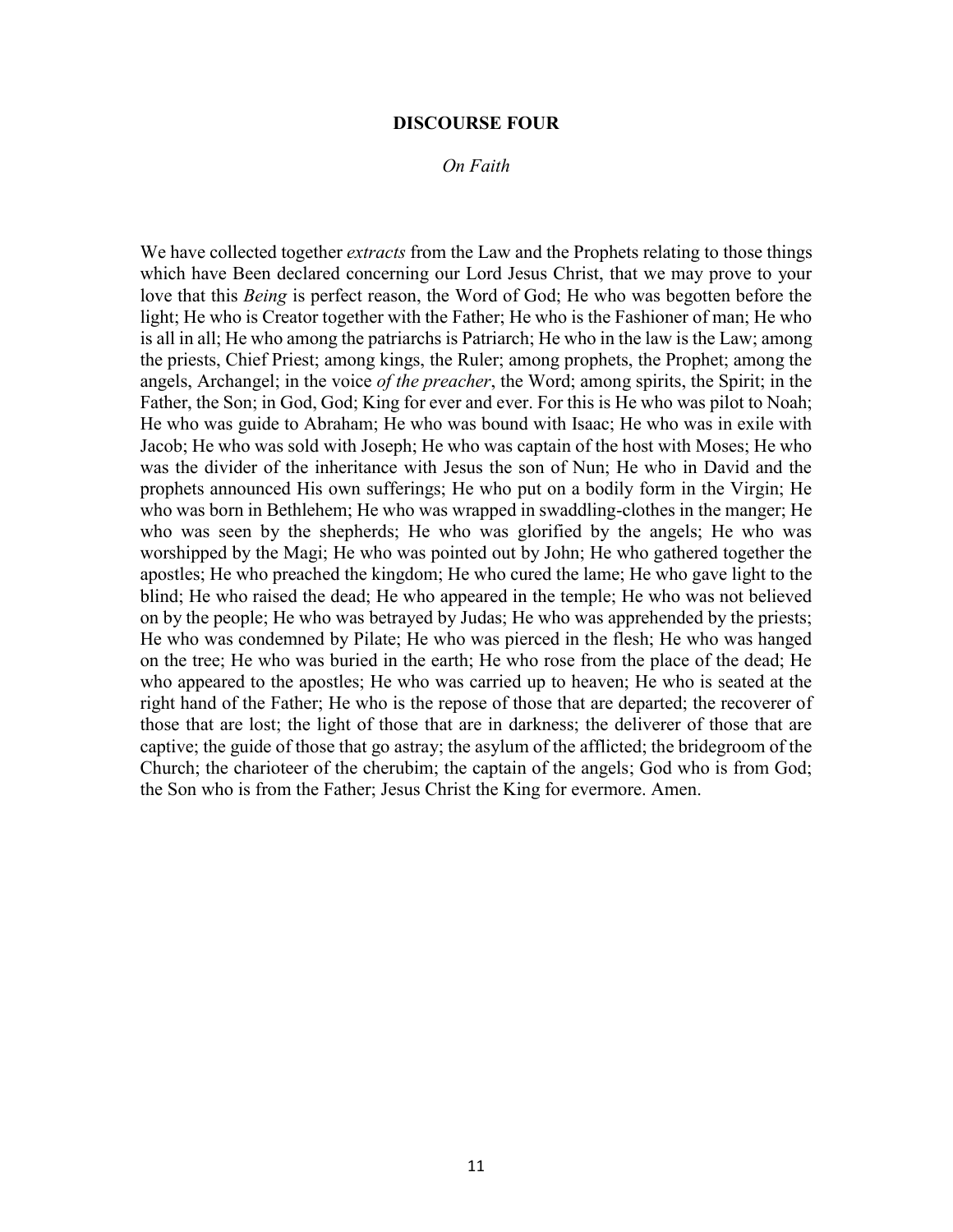## **DISCOURSE FIVE**

#### *On the Incarnation of Jesus Christ of Nazareth, God's Son*

This is He who took a bodily form in the Virgin, and was hanged upon the tree, and was buried within the earth, and suffered not dissolution; He who rose from the place of the dead, and raised up men from the earth-from the grave below to the height of heaven. This is the Lamb that was slain; this is the Lamb that opened not His mouth. This is He who was born of Mary, fair sheep *of the fold*. This is He that was taken from the flock, and was led to the slaughter, and was slain in the evening, and was buried at night; He who had no bone of Him broken on the tree; He who suffered not dissolution within the earth; He who rose from the place of the dead, and raised up the race of Adam from the grave below, This is He who was put to death. And where was He put to death? In the midst of Jerusalem. By whom? By Israel: became He cured their lame, and cleansed their lepers, and gave light to their blind, and raised their dead! This was the cause of His death. Thou, *O Israel*, wast giving commands, and He was being crucified; thou wast rejoicing, and He was being buried; thou wast reclining on a soft couch, and He was watching in the grave and the shroud. O Israel, transgressor of the law, why hast thou committed this new iniquity, subjecting the Lord to new sufferings-thine own Lord, Him who fashioned thee, Him-who made thee, Him who honoured thee, who called thee Israel? But thou hast not been found to be Israel: for thou hast not seen God, nor understood the Lord. Thou hast not known, O Israel, that this was the first-born of God, who was begotten before the sun, who made the light to shine forth, who lighted up the day, who separated the darkness, who fixed the first foundations, who poised the earth, who collected the ocean, who stretched out the firmament, who adorned the world. Bitter *were* thy nails, and sharp; bitter thy tongue, which thou didst whet; bitter *was* Judas, to whom thou gavest hire; bitter thy false witnesses, whom thou stirredst up; bitter thy gall, which thou preparedst; bitter thy vinegar, which thou madest; bitter thy hands, filled with blood. Thou slewest thy Lord, and He was lifted up upon the tree; and an inscription was fixed *above*, to show who He was that was slain. And who was this? (that which we shall not say is *too* shocking *to hear*, and that which we shall say is very dreadful: nevertheless hearken, and tremble.) *It was* He because of whom the earth quaked. He that hung up the earth *in space* was *Himself* hanged up; He that fixed the heavens was fixed *with nails;* He that bore up the earth was borne up on a tree; the Lord *of all* was subjected to ignominy in a naked body-God put to death! the King of Israel slain with Israel's right hand! Alas for the new wickedness of the new murder! The Lord was exposed with naked body: He was not deemed worthy even of covering; and, in order that He might not be seen, the luminaries turned away, and the day became darkened because they slew God, who hung naked on the tree. It was not the body of our Lord that the luminaries covered with darkness when they set, but the eyes of men. For, because the people quaked not, the earth quaked; because they were not affrighted, the earth was affrighted. Thou smotest thy Lord: thou also hast been smitten upon the earth. And thou indeed liest dead; but He is risen from the place of the dead, and ascended to the height of heaven, having suffered for the sake of those who suffer, and having been bound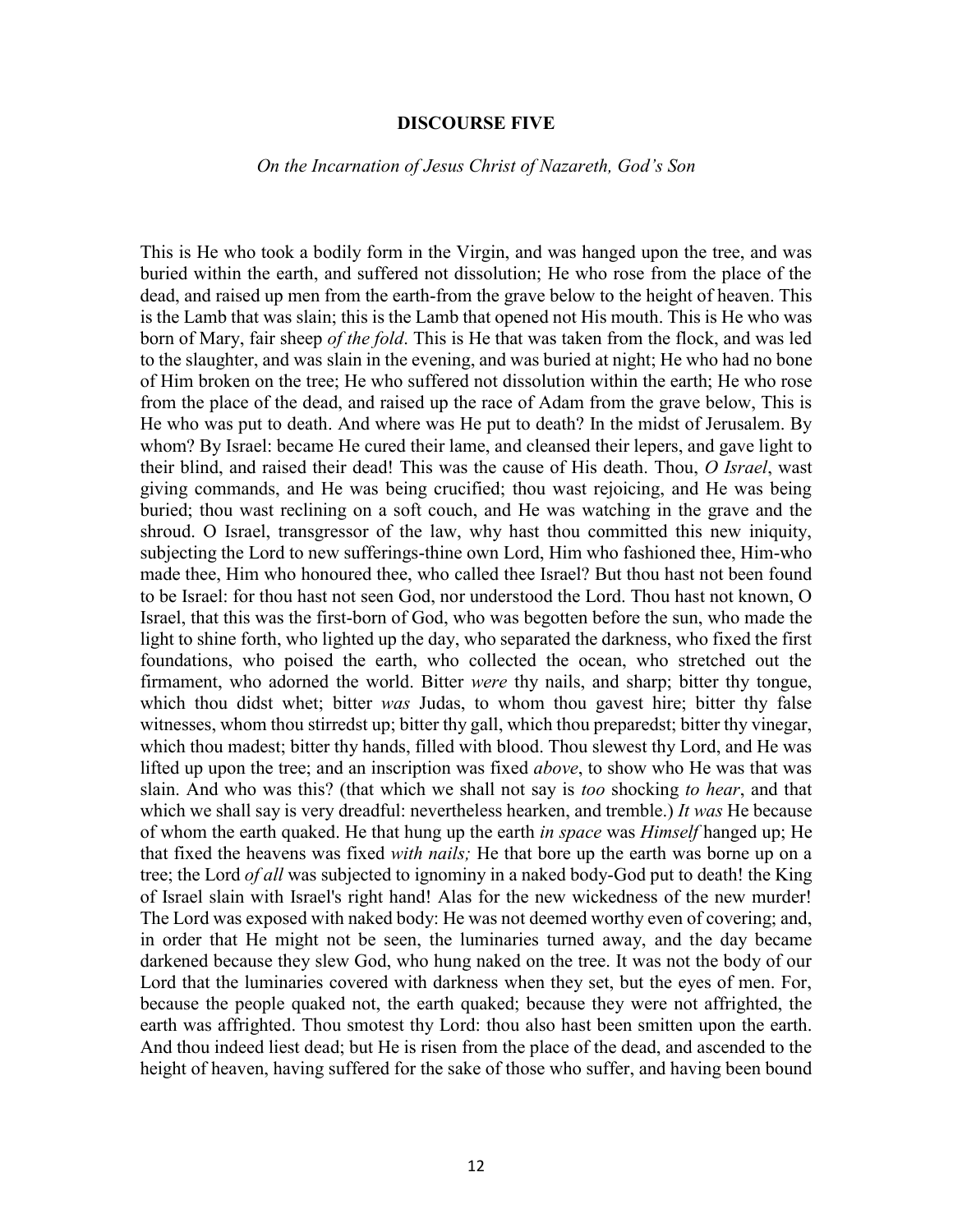for the sake of Adam's race which was imprisoned, and having been judged for the sake of him who was condemned, and having been buried for the sake of him who was buried.

*And further on:* This is He who made the heaven and the earth, and in the beginning, together with the Father, fashioned man; who was announced by means of the law and the prophets; who put on a bodily form in the Virgin; who was hanged upon the tree; who was buried in the earth; who rose from the place of the dead, and ascended to the height of heaven, and sitteth on the right hand of the Father.

He that bore up the earth was borne up on a tree. The Lord was subjected to ignominy with naked body-God put to death, the King of Israel slain!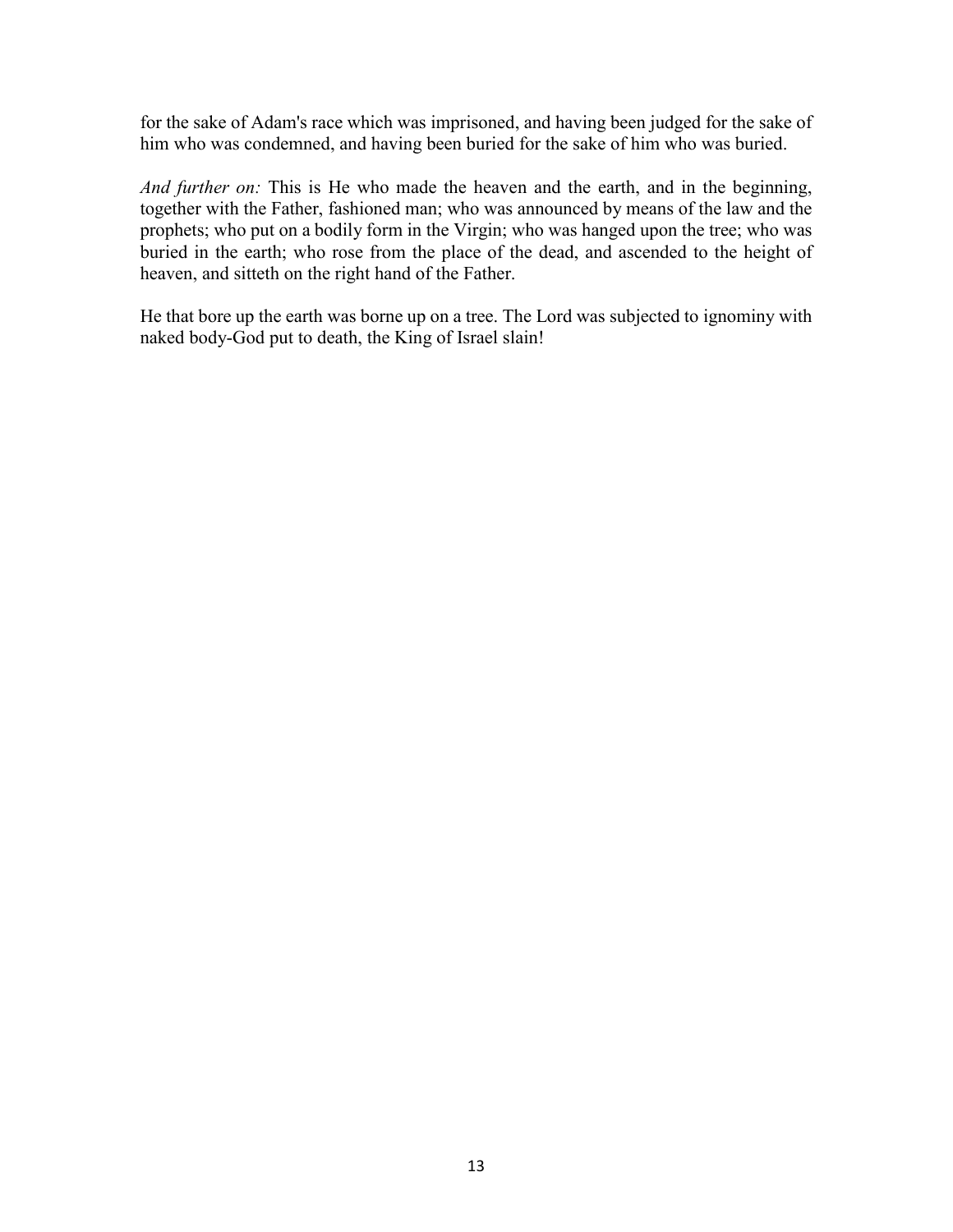# **Part Two: Fragments of Other Works by Melito**

## **FRAGMENT ONE**

*A reference to his writing on the Passover*

*When Servilius Paulus was proconsul of Asia, at the time that Sagaris suffered martyrdom, there arose a great controversy at Laodicea concerning the time of the celebration of* the Passover, which on that occasion had happened to fall at the proper season; and this *treatise* was *then* written.

## **FRAGMENT TWO**

*From the apology addressed to Marcus Aurelius Antoninus*

For the race of the pious is now persecuted in a way contrary to all precedent, being harassed by a new kind of edicts everywhere in Asia. For unblushing informers, and such as are greedy of other men's goods, taking occasion from the orders *issued*, carry on their robbery without any disguise, plundering of their property night and day those who are guilty of no wrong.

If these proceedings take place at thy bidding, well and good. For a just sovereign will never take unjust measures; and we, on our part, gladly accept the honour of such a death. This request only we present to thee, that thou wouldst first of all examine for thyself into the behaviour of these *reputed* agents of so much strife, and then come to a just decision as to whether they merit death and punishment, or deserve to live in safety and quiet. But if, on the contrary, it shall turn out that this measure, and this new sort of command, which it would be unbecoming to employ even against barbarian foemen, do not proceed from thee, then all the more do we entreat thee not to leave us thus exposed to the spoliation of the populace.

For the philosophy current with us flourished in the first instance among barbarians; and, when it afterwards sprang up among the nations under thy rule, during the distinguished reign of thy ancestor Augustus, it proved to be a blessing of most happy omen to thy empire. For from that time the Roman power has risen to greatness and splendour. To this power thou hast succeeded as the much desired possessor; and such shalt thou continue, together with thy son, if thou protect that philosophy which has grown up with thy empire, and which took its rise with Augustus; to which also thy *more recent* ancestors paid honour, along with the other religions *prevailing in the empire*. A very strong proof, moreover, that it was for good that the system we profess came to prevail at the same time that the empire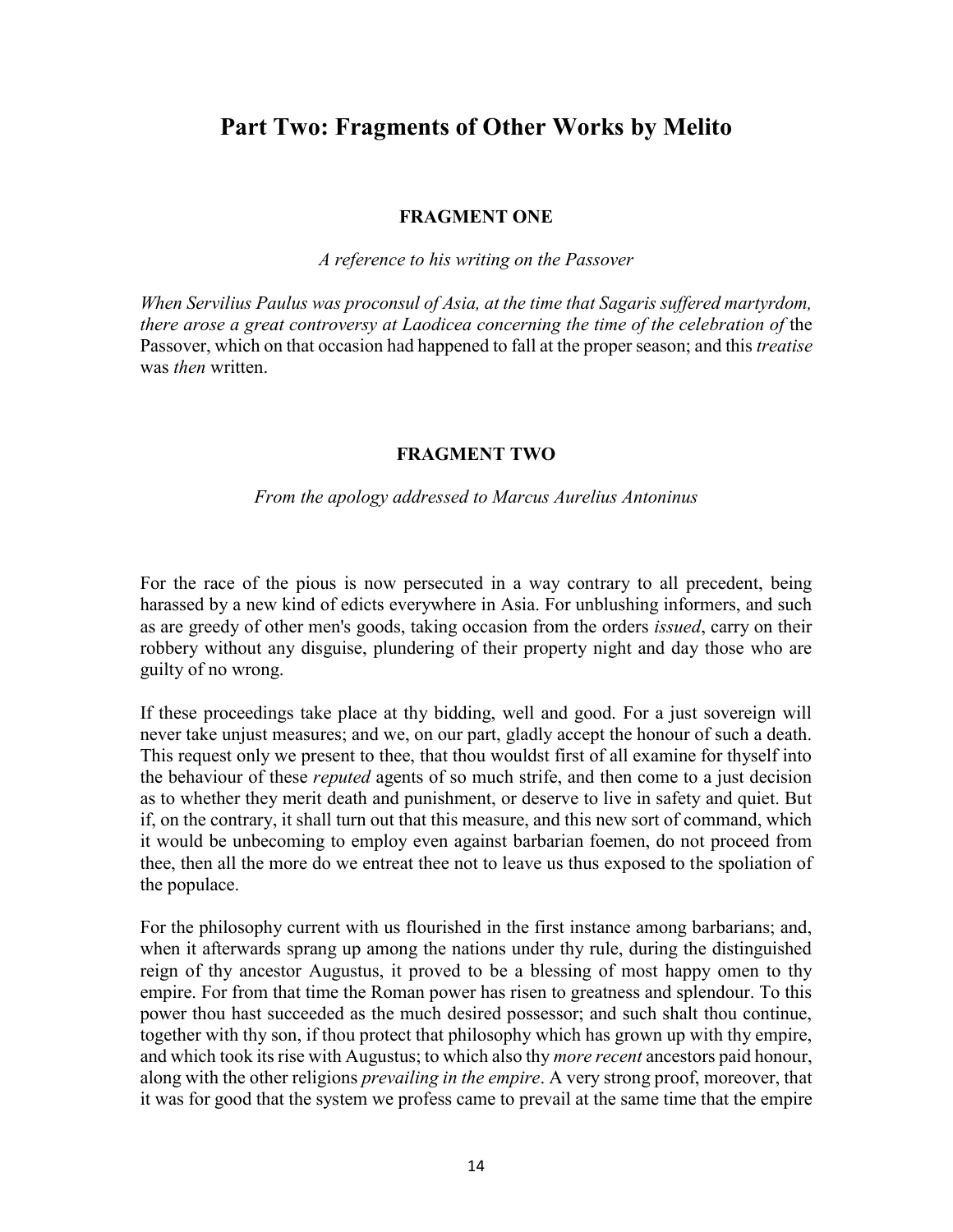of such happy commencement was established, is this-that ever since the reign of Augustus nothing untoward has happened; but, on the contrary, everything has contributed to the splendour and renown *of the empire*, in accordance with the devout wishes of all. Nero and Domitian alone of all *the emperors*, imposed upon by certain calumniators, have cared to bring any impeachment against our doctrines. They, too, are the source from which it has happened that the lying slanders on those who profess them have, in consequence of the senseless habit which prevails *of taking things on hear*say, flowed down to our own times. But the course which they in their ignorance pursued was set aside by thy pious progenitors, who frequently and in many instances rebuked by their rescripts those who dared to set on foot any hostilities against them. It appears, for example, that thy grandfather Adrian wrote, among others, to Fundanus, the proconsul then in charge of the government of Asia. Thy father, too, when thou thyself wast associated with him in the administration of the empire, wrote to the cities, forbidding them to take any measures adverse to us: among the rest to the people of Larissa, and of Thessalonica, and of Athens, and, *in short*, to all the Greeks. And as regards thyself, seeing that thy sentiments respecting the Christians are not only the same as theirs, but even much more generous and wise, we are the more persuaded that thou wilt do all that we ask of thee.

# **FRAGMENT THREE**

# *From the same apology*

We are not those who pay homage to stones, that are without sensation; but of the only God, who is before all and over all, and, moreover, we are worshippers of His Christ, who is veritably God the Word *existing* before all time.

# **FRAGMENT FOUR**

#### *From the Book of Extracts*

Melito to his brother Onesimus, greeting:

As you have often, prompted by your regard for the word *of God*, expressed a wish to have some extracts made from the Law and the Prophets concerning the Saviour, and concerning our faith in general, and have desired, moreover, to obtain an accurate account of the Ancient Books, as regards their number and their arrangement, I have striven to the best of my ability to perform this task: well knowing your zeal for the faith, and your eagerness to become acquainted with the Word, and especially because *I am assured that*, through your yearning after God, you esteem these things beyond all things else, engaged as you are in a struggle for eternal salvation.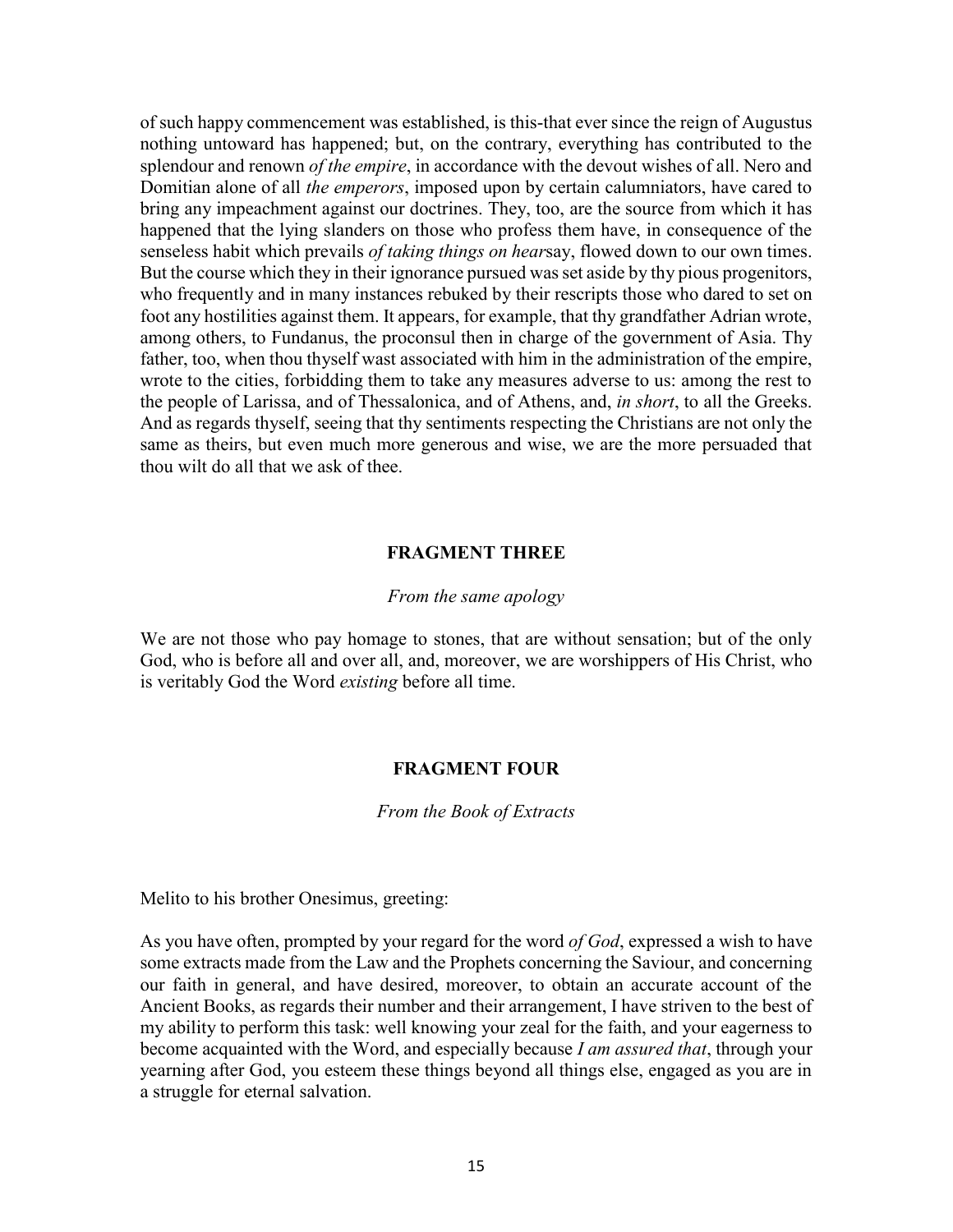I accordingly proceeded to the East, and went to the very spot where *the things in question* were preached and took place; and, having made myself accurately acquainted with the books of the Old Testament, I have set them down below, and herewith send you *the list*. Their names are as follows:

The five *books* of Moses-Genesis, Exodus, Leviticus, Numbers, Deuteronomy; Joshua, Judges, Ruth, the four *books* of Kings, the two of Chronicles, the *book of the* Psalms of David, the Proverbs of Solomon, also called *the Book of* Wisdom, Ecclesiastes, the Song of Songs, Job, *the books of* the prophets Isaiah, Jeremiah, of the twelve contained in a single book, Daniel, Ezekiel, Esdras. From these I have made my extracts, dividing them into six books.

# **FRAGMENT FIVE**

# *From the Catena on Genesis*

In place of Isaac the just, a ram appeared for slaughter, in order that Isaac might be liberated from *his* bonds. The slaughter of this animal redeemed Isaac *from death*. In like manner, the Lord, being slain, saved us; being bound, He loosed us; being sacrificed, He redeemed us...

For the Lord was a lamb, like the ram which Abraham saw caught in the bush Sabec. But this bush represented the cross, and that place Jerusalem, and the lamb the Lord bound for slaughter.

For as a ram was He bound, says he concerning our Lord Jesus Christ, and as a lamb was He shorn, and as a sheep was He led to the slaughter, and as a lamb was He crucified; and He carried the cross on His shoulders when He was led up *to the hill* to be slain, as was Isaac by his father. But Christ suffered, and Isaac did not suffer: for he was *but* a type of Him who should suffer. Yet, even when serving only for a type of Christ, he smote men with astonishment and fear.

For a new mystery was presented to view,-a son led by his father to a mountain to be slain, whose feet he bound together, and laid him on the wood of the sacrifice, preparing with care whatever was necessary to his immolation. Isaac on his part is silent, bound like a ram, not opening his mouth, nor uttering a sound with his voice. For, not fearing the knife, nor quailing before the fire, nor troubled by *the prospect of* suffering, he sustained bravely *the character of* the type of the Lord. Accordingly there lies Isaac before us, with his feet bound like a ram, his father standing by, with the knife all bare in his hand, not shrinking from shedding the blood of his son.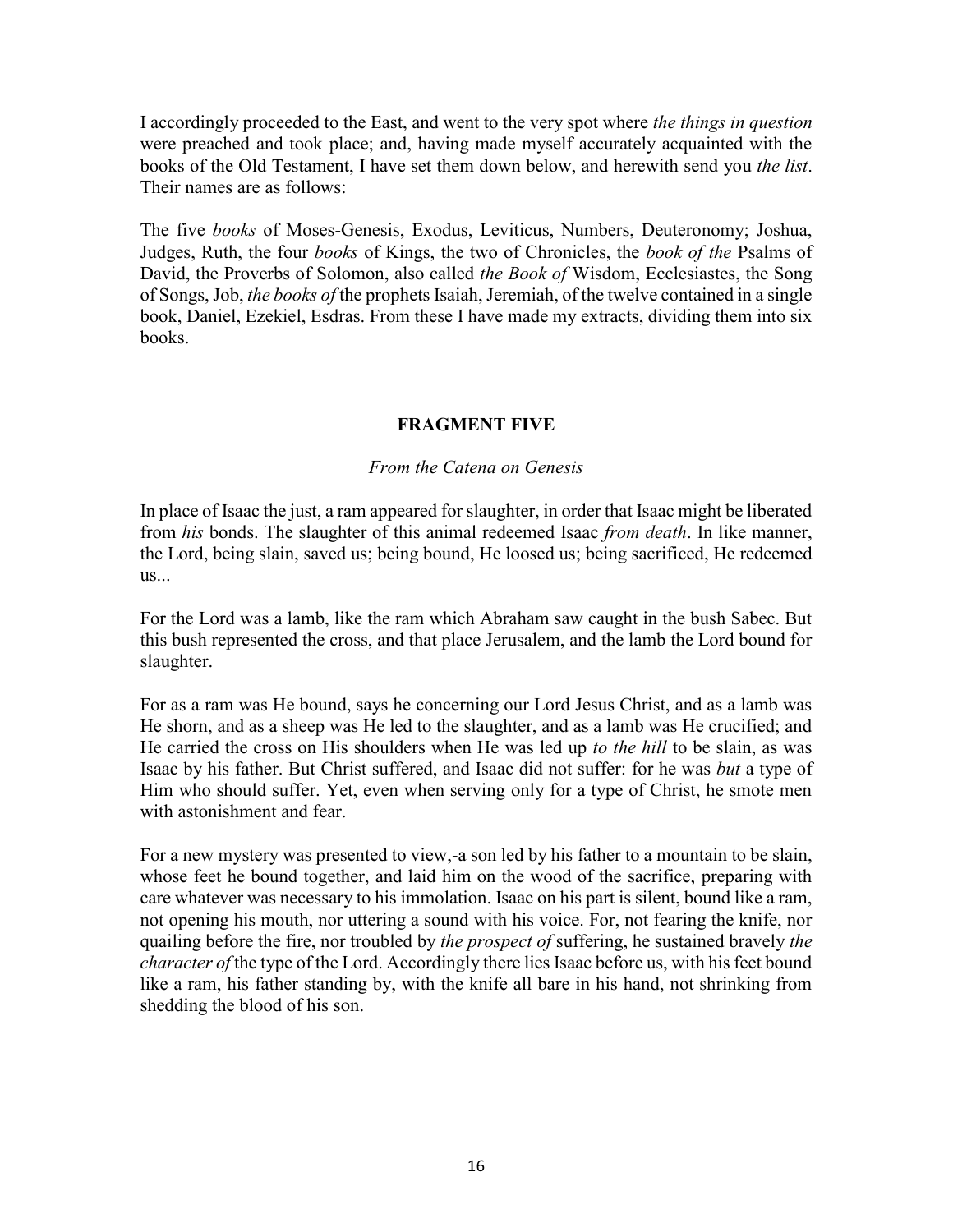#### **FRAGMENT SIX**

#### *Two scholia on Genesis 22:13*

The Syriac and the Hebrew use the word "suspended," as more clearly typifying the cross.

The word Sabek some have rendered *remission*, others *upright*, as if the meaning, agreeing with the popular belief, were-a goat walking erect up to a bush, and there standing erect caught by his horns, so as to be a plain type of the cross. For this reason it is not translated, because the single Hebrew word signifies in other languages many things. To those, however, who ask it is proper to give an answer, and to say that Sabek denotes *lifted up*.

#### **FRAGMENT SEVEN**

*On the nature of Christ*

For there is no need, to persons of intelligence, to attempt to prove, from the deeds of Christ subsequent to His baptism, that His soul and His body, His human nature like ours, were real, and no phantom of the imagination. For the deeds done by Christ after His baptism, and especially His miracles, gave indication and assurance to the world of the Deity hidden in His flesh. For, being at once both God and perfect man likewise, He gave us sure indications of His two natures: of His Deity, by His miracles during the three years that elapsed after His baptism; of His humanity, during the thirty *similar* periods which preceded His baptism, in which, by reason of His low estate as regards the flesh, He concealed the signs of His Deity, although He was the true God existing before all ages.

## **FRAGMENT EIGHT**

*From the Oration on Our Lord's Passion*

God has suffered from the right hand of Israel.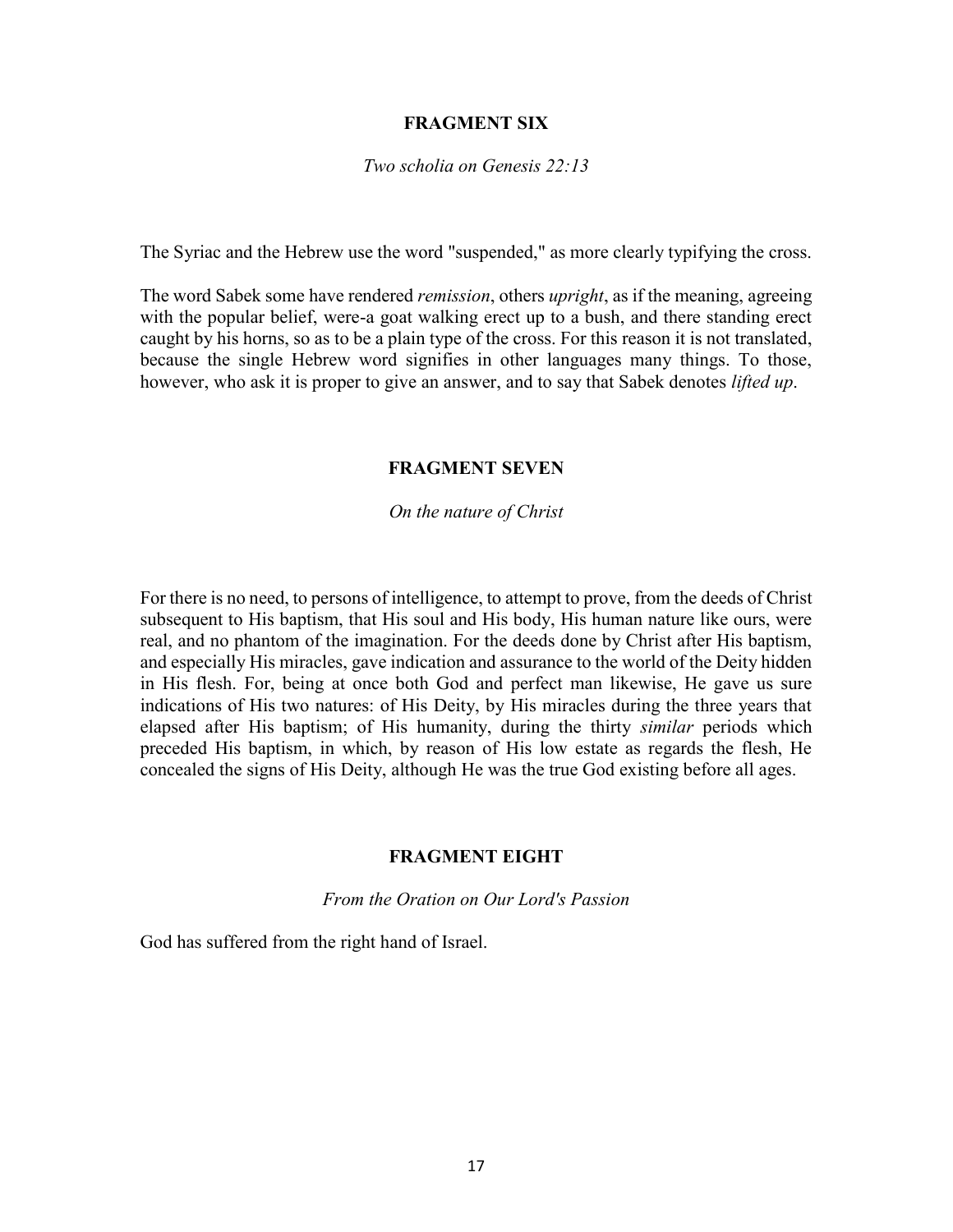#### **FRAGMENT NINE**

#### *On the Attributes of Yahweh*

- *The head of the Lord* -- His simple Divinity; because He is the Beginning and Creator of all things: in Daniel.
- *The white hair of the Lord*, because He is "the Ancient of Days: "as above.
- *The eyes of the Lord* -- the Divine inspection: because He sees all things. Like that in the apostle: For all things are naked and open in His eyes."
- *The eyelids of the* Lord -- hidden spiritual mysteries in the Divine precepts. In the Psalm: "His eyelids question, that is prove, the children of men."
- *The smelling of the Lord* -- His delight in the prayers or works of the saints. In Genesis: "And the Lord smelled an odour of sweetness."
- *The mouth of the Lord* -- His Son, or word *addressed* to men. In the prophet, "The mouth of the Lord hath spoken" and elsewhere, "They provoked His mouth to anger."
- *The tongue of the Lord* -- His Holy Spirit. In the Psalm: "My tongue is a pen."
- *The face of the Lord* -- His manifestation. In Exodus, "My face shall go before thee" and in the prophet, "The face of the Lord divided them."
- *The word of the Lord* -- *His* Son. In the Psalm: "My heart hath uttered a good word."
- *The arm of the Lord* -- *His* Son, by whom He hath wrought all His works. In the prophet Isaiah: "And to whom is the arm of the Lord revealed?"
- *The right hand of the Lord* -- that is, *His* Son; as also above in the Psalm: "The right hand of the Lord hath done valiantly."
- *The right hand of the Lord* -- *electio omnis*. As in Deuteronomy: "In His right hand *is* a fiery law."
- *The wings of the Lord* -- Divine protection. In the Psalm: "In the shadow of Thy wings will I hope."
- *The shoulder of the Lord* -- the Divine power, by which He condescends to carry the feeble. In Deuteronomy: "He took them up, and put them on His shoulders."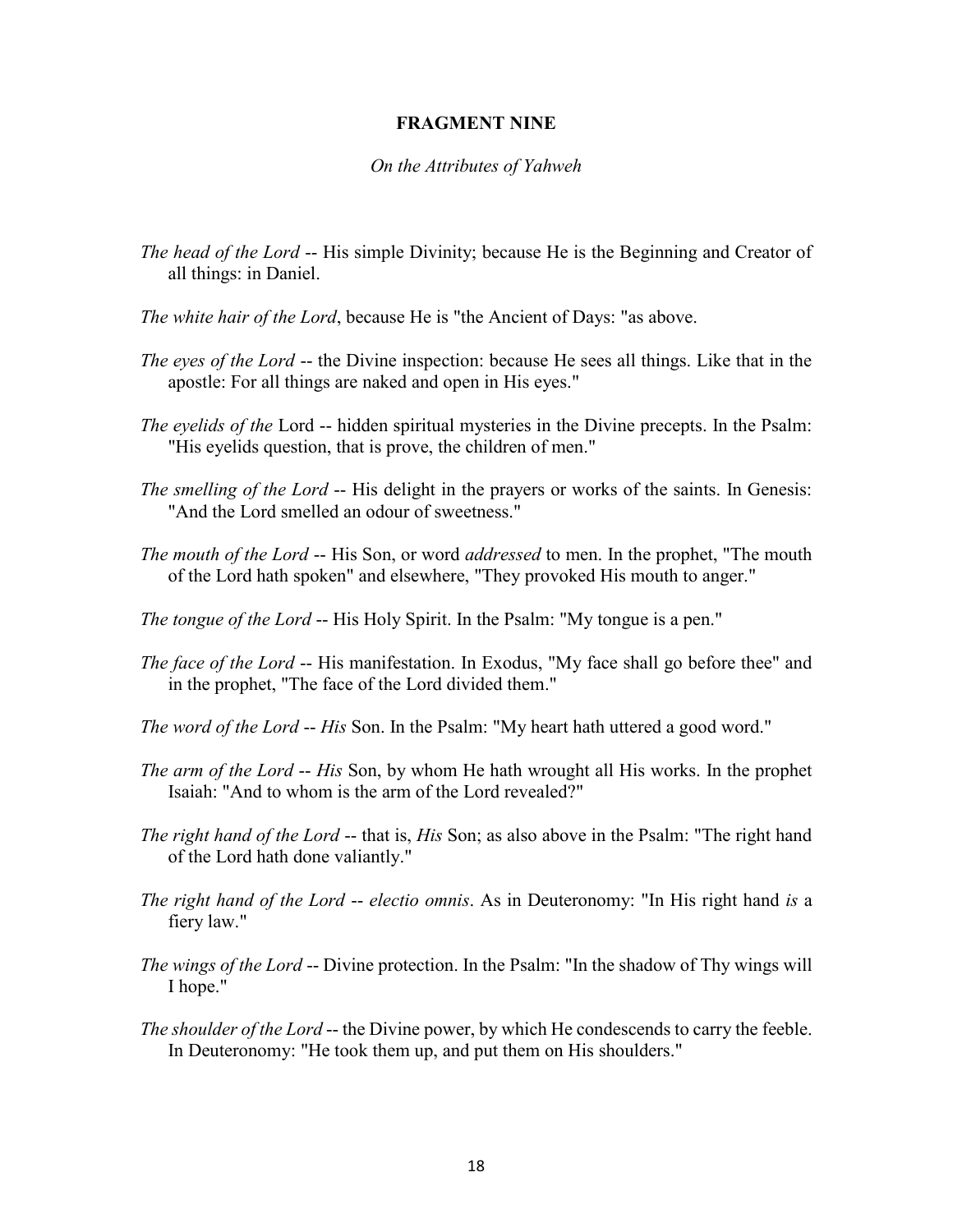- *The hand of the Lord* -- Divine operation. In the prophet: "Have not my hands made all these things?"
- *The finger of the Lord* -- the Holy Spirit, by whose operation the tables of the law in Exodus are said to have been written; and in the Gospel: "If I by the finger of God cast out demons"
- *The fingers of the Lord* -- The lawgiver Moses, or the prophets. In the Psalm: "I will regard the heavens," that is, the books of the Law and the Prophets, "the works of Thy fingers."
- *The wisdom of the Lord* -- *His Son*. In the apostle: "Christ the power of God, and the wisdom of God" and in Solomon: "The wisdom of the Lord reacheth from one end to the other mightily."
- *The womb of the Lord* -- the hidden recess of Deity out of which He brought forth His Son. In the Psalm: "Out of the womb, before Lucifer, have I borne Thee.
- *The feet of the Lord* -- His immoveableness and eternity. In the Psalm: "And thick darkness" was under His feet."
- *The throne of the Lord* -- angels, or saints, or simply sovereign dominion. In the Psalm: "Thy throne, O God, is for ever and ever."
- *The seat of the Lord* -- the same as above, angels or saints, because the Lord sits upon these. In the Psalm: "The Lord sat upon His holy seat."
- *The descent of the Lord* -- His visitation of men. As in Micah: "Behold, the Lord shall come forth from His place; He shall come down trampling under foot the ends of the earth." Likewise in a bad sense. In Genesis: "The Lord came down to see the tower."
- *The ascent of the Lord* -- the raising up of man, who is taken from earth to heaven. In the Psalm: "Who ascendeth above the heaven of heavens to the east."
- *The standing of the Lord* -- the patience of the Deity, by which He bears with sinners that they may come to repentance. As in Habakkuk: "He good and measured the earth; and in the Gospel: "Jesus stood, and bade him be called," that is, the blind man.
- *The transition of the Lord* -- His assumption of our flesh, through which by His birth, His death, His resurrection, His ascent into heaven, He made transitions, so to say. In the Song of Songs: "Behold, He cometh, leaping upon the mountains, bounding over the hills."
- *The going of the Lord* -- His coming or visitation. In the Psalm.
- *The way of the Lord* -- the operation of the Deity. As in Job, in speaking of the devil: "He is the beginning of the ways of the Lord."